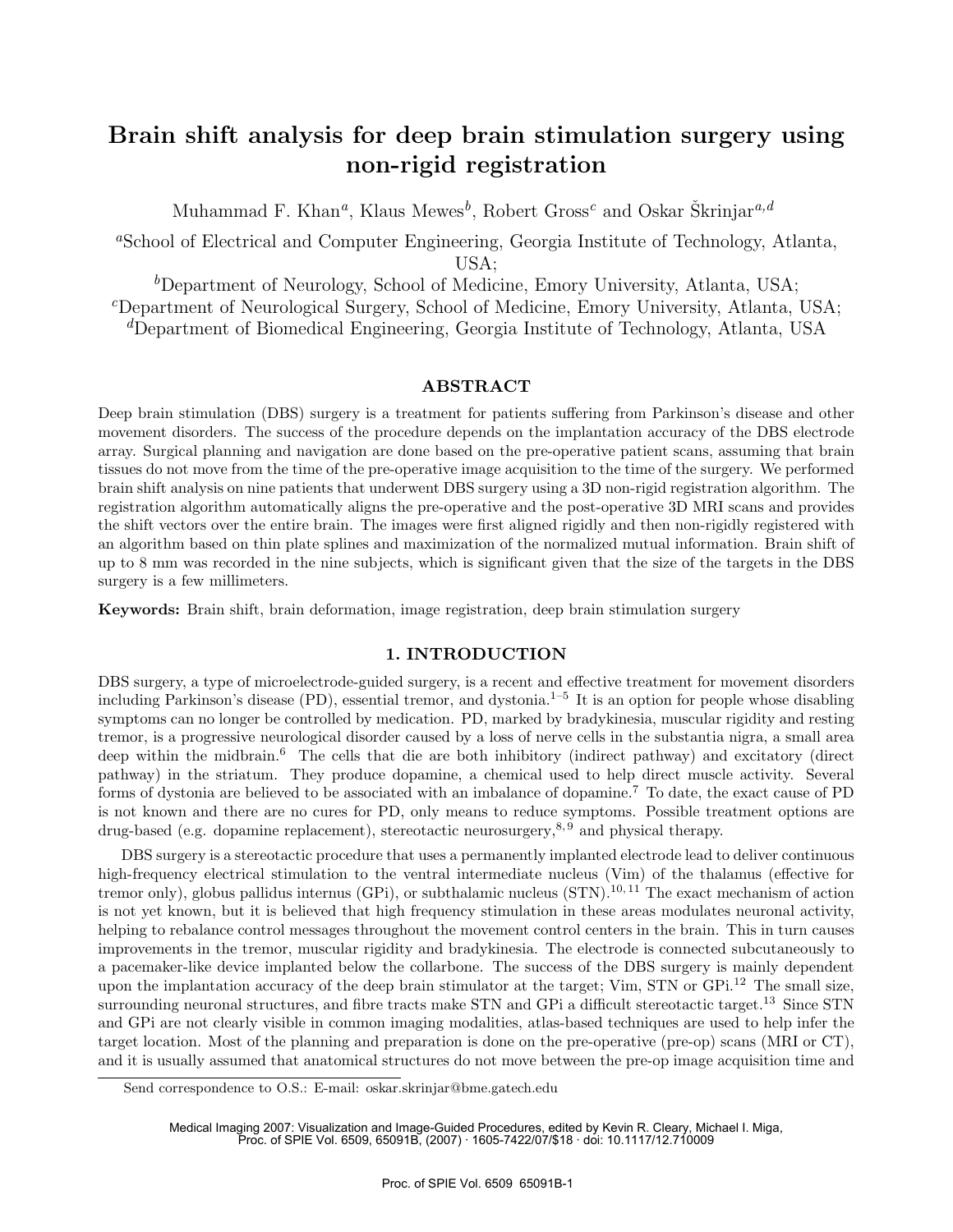

Figure 1. Axial, sagittal and coronal slices of the segmented diploë of one of the subjects.

the time of the surgery. However, some recent studies suggest that brain tissues shift during the surgery.<sup>14, 15</sup> This movement of the brain may be due to one or more factors including: loss of cerebrospinal fluid (CSF), gravitational force, change in pressure due to skull opening during the surgery, pneumocephalus, and forces due to insertion of the DBS lead.

Microelectrode mapping can compensate for brain shift but its use can lengthen the procedure. While brain shift has been recognized as a possible source of inaccuracy in DBS surgery, no comprehensive study has been reported that quantitatively analyzed brain deformation during this type of surgery. We studied nine movement disorder patients that underwent DBS surgery and measured their brain shift using a 3D non-rigid registration algorithm. Pre-op 3D MRI scans were first aligned rigidly with the corresponding post-operative (post-op) 3D MRI scans, which was followed with non-rigid registration. Brain shift vector field was generated over the entire brain and analyzed at selected points around the midbrain.

#### **2. METHODS**

## **2.1. MRI Acquisition Protocol**

Pre-op and post-op T1 weighted MR images of nine patients that underwent DBS surgery were used for brain shift analysis. The Fast Field Echo protocol with gradient echo (flip angle  $= 30^\circ$ , repetition time TR  $= 25$  ms and echo time  $TE = 4.6$  ms) was used to acquire both the pre-op and the post-op scans (200 slices of 256 x 256) pixels with in-plane resolution of 1 mm and slice thickness of 0.9 mm) on a Philips Medical System Gyroscan 1.5T MRI scanner.

#### **2.2. Image Registration**

Image registration was performed in two steps. The first step was to align the 3D pre-op and post-op images rigidly. We used the diploë for 3D rigid registration instead of using the whole head. The diploë is a spongy, porous, bony tissue between the hard outer and inner bone layers of the skull (Fig. 1). Since the diploë is rigid, the rigid registration based on the diploë is not affected by the brain tissue deformation. Furthermore, the diploë can be segmented as opposed to the entire skull bone whose boundaries are not clearly defined in T1 weighted MR images. Checkerboard displays<sup>∗</sup> of the pre-op and the registered post-op images are shown in Fig. 2 for the case of whole head and diploë only 3D rigid registration. Once the skull was rigidly aligned, we ran a 3D non-rigid registration algorithm over the brain tissue that provided the brain shift vector field.

Thin plate splines<sup>16</sup> (TPS) were used to define the non-rigid transformation from the pre-op image to the post-op image. TPS parameters were computed using a set of corresponding nodes in each image and these

<sup>∗</sup>Checkerboard display is a visualization technique that shows alternate square regions from two images.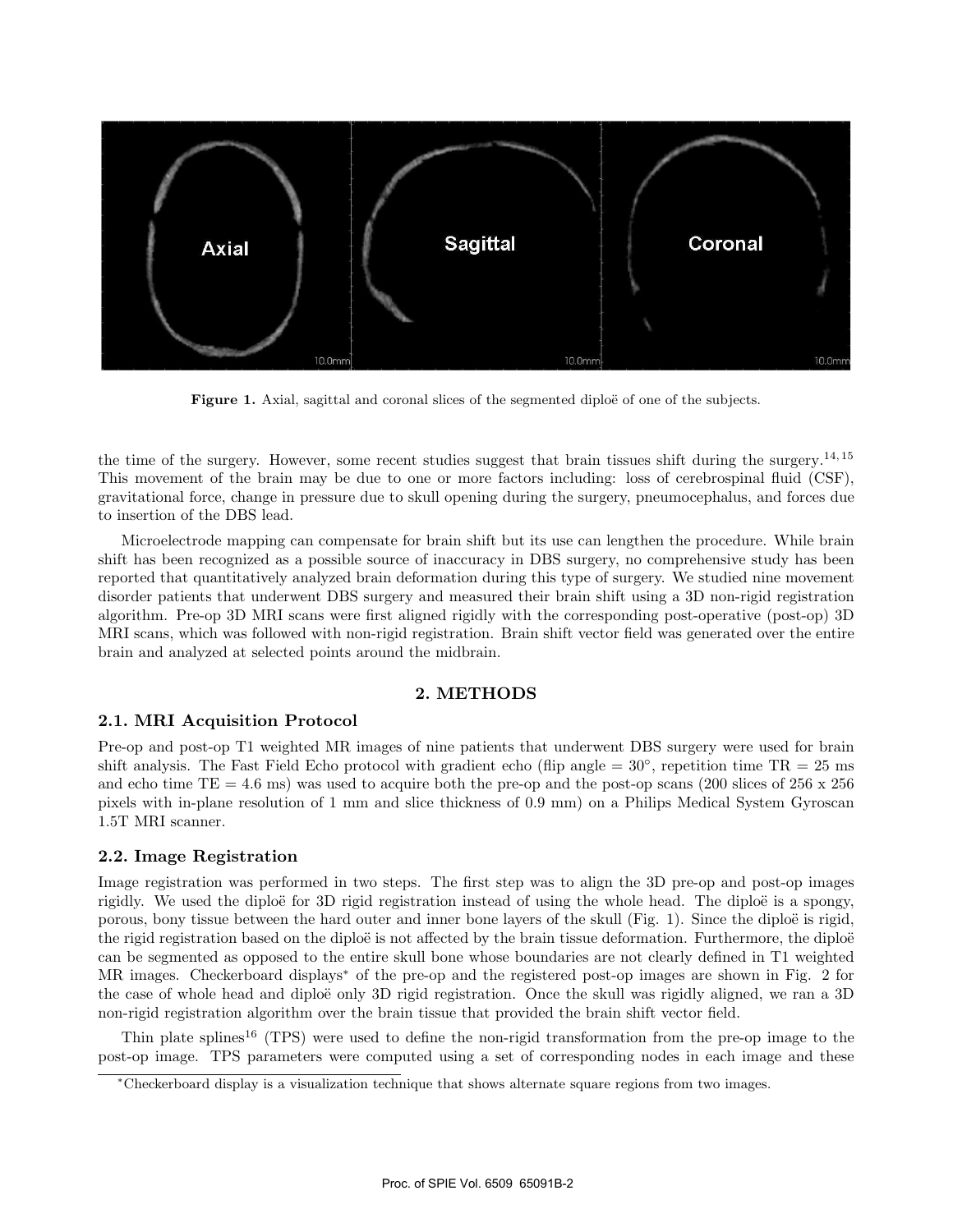

**Figure 2.** Axial checkerboard slices of a subject with the whole head and the diploë only rigid registration. The outer images are the zoomed in parts of the inner images showing improvement in the alignment of the diploë/skull using the diploë only registration as compared to the whole head registration.



**Figure 3.** Control points for non-rigid registration at three resolution levels (40 mm, 20 mm and 10 mm) in the 3D view of the pre-op image.

parameters defined the TPS transformation between the two images. We used normalized mutual information<sup>17</sup> (NMI) as the image similarity measure between the pre-op and the post-op images. NMI between images I and J is:

$$
NMI(I,J) = \frac{\sum_{i_a \in I(X)} P(i_a) \log(P(i_a)) + \sum_{j_b \in J(X)} P(j_b) \log(P(j_b))}{\sum_{(i_a, j_b) \in I(X) \times J(X)} P(i_a, j_b) \log(P(i_a, j_b))},
$$
\n(1)

where X is the region of overlap of the two images,  $I(X)$  and  $J(X)$  are the sets of intensities of images I and J respectively,  $P(i_a)$  and  $P(j_b)$  are the marginal probabilities and  $P(i_a, j_b)$  is the joint probability.

A multi-resolution approach was adopted in the implementation of the non-rigid registration algorithm with three resolutions of 40 mm, 20 mm and 10 mm of node spacing as shown in Fig. 3. A grid of nodes with 40 mm spacing (as shown in the left most image of Fig. 3) was placed over the segmented brain image at the lowest resolution level. The corresponding nodes in the post-op image were initially set using the transformation obtained by the rigid registration. The optimization was done using the Powell's method<sup>18</sup> for moving the nodes in order to maximize NMI at each resolution. The iterative maximization of NMI yields the final transformation

$$
T = \underset{T}{\text{arg max}} NMI(I, J(T)).
$$
\n<sup>(2)</sup>

T is the TPS transformation from the pre-op to the post-op image. Once a maximum of NMI was achieved at a given resolution, the node spacing was reduced to move to a higher resolution and the optimization procedure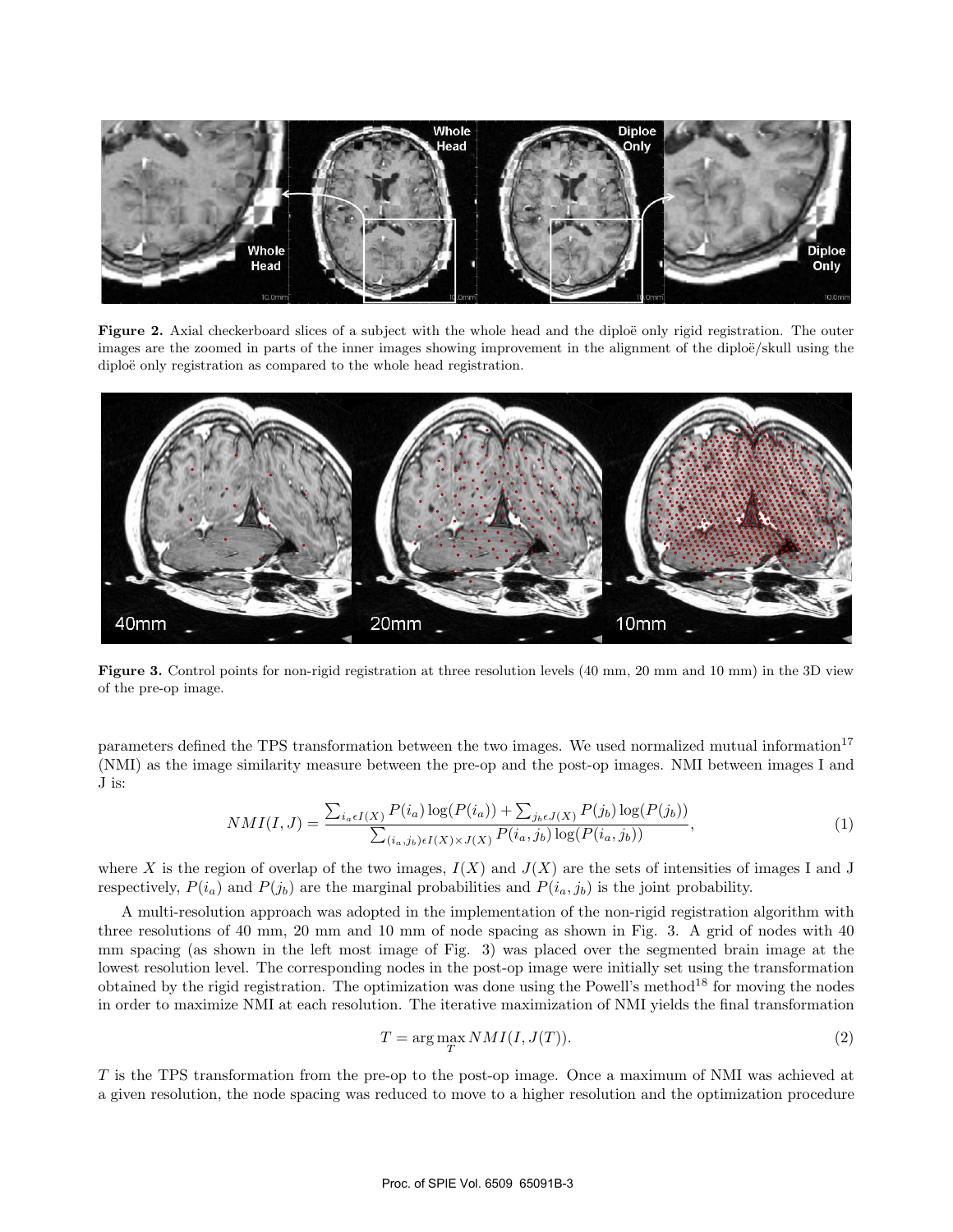

**Figure 4.** Axial checkerboard images of a subject. The leftmost image is after the rigid registration and the rightmost image is after the non-rigid registration. The center images are zoomed in lateral ventricle portions of the two images. Note the improvement of the ventricular wall alignment of the non-rigid registration over the rigid registration.

was repeated. The TPS parameters corresponding to the maximal NMI at the highest resolution were used to compute the brain shift vectors over the segmented brain region. Fig. 4 shows the registration results before and after non-rigid registration.

## **2.3. Brain Shift Analysis**

Brain shift was analyzed using the brain shift vector field computed over the segmented brain using the non-rigid registration algorithm. The brain shift vector field of a subject is shown in Fig. 5. Brain shift vectors were also recorded at anterior commissure (AC), posterior commissure (PC), corner of the left putamen (PL) and corner of the right putamen (PR). The reason for selecting these four points (AC, PC, PL and PR) is that they are easily identifiable in T1 weighted MR images and they encompass the midbrain, which is the region of interest for the DBS surgery. These four points were manually marked for each subject (as shown in Fig. 8) and the brain shift at these points was computed using the non-rigid registration.

## **2.4. Evaluation**

We assessed the performance of the algorithm by visual inspection of the diploë alignment for the rigid registration and alignment of brain structures (gyri, sulci, ventricles, putamena, etc) for the non-rigid registration using checkerboard and edge overlap displays. Misalignment, if present, can be seen at the boundaries of the square checkerboard regions. We mapped the edges of the post-op image over the edges of the pre-op image, which allowed any misalignment to be visible as a shift or mismatch of the edges.

## **3. RESULTS AND DISCUSSION**

The pre-op image and the non-rigidly registered post-op image were visually compared in order to evaluate the quality of the registration algorithm. The checkerboard display of the non-rigidly registered pre-op and post-op images shows a better alignment than the checkerboard display of the rigidly registered pre-op and post-op images, as shown in Fig. 6. It can be seen in the top row images of Fig. 6 that the diploë was well aligned but the lateral ventricles were misaligned after the rigid registration. After the non-rigid registration (bottom row images of Fig. 6), the lateral ventricles as well as other structures were well aligned. Fig. 7 shows the edges of the pre-op image and the post-op image displayed over the pre-op image after the registration. It can be seen that the edges are close but still misaligned in the brain region after the rigid registration (left image of Fig. 7) especially in the inner structures. In the case of non-rigid registration (right image of Fig. 7), edges were well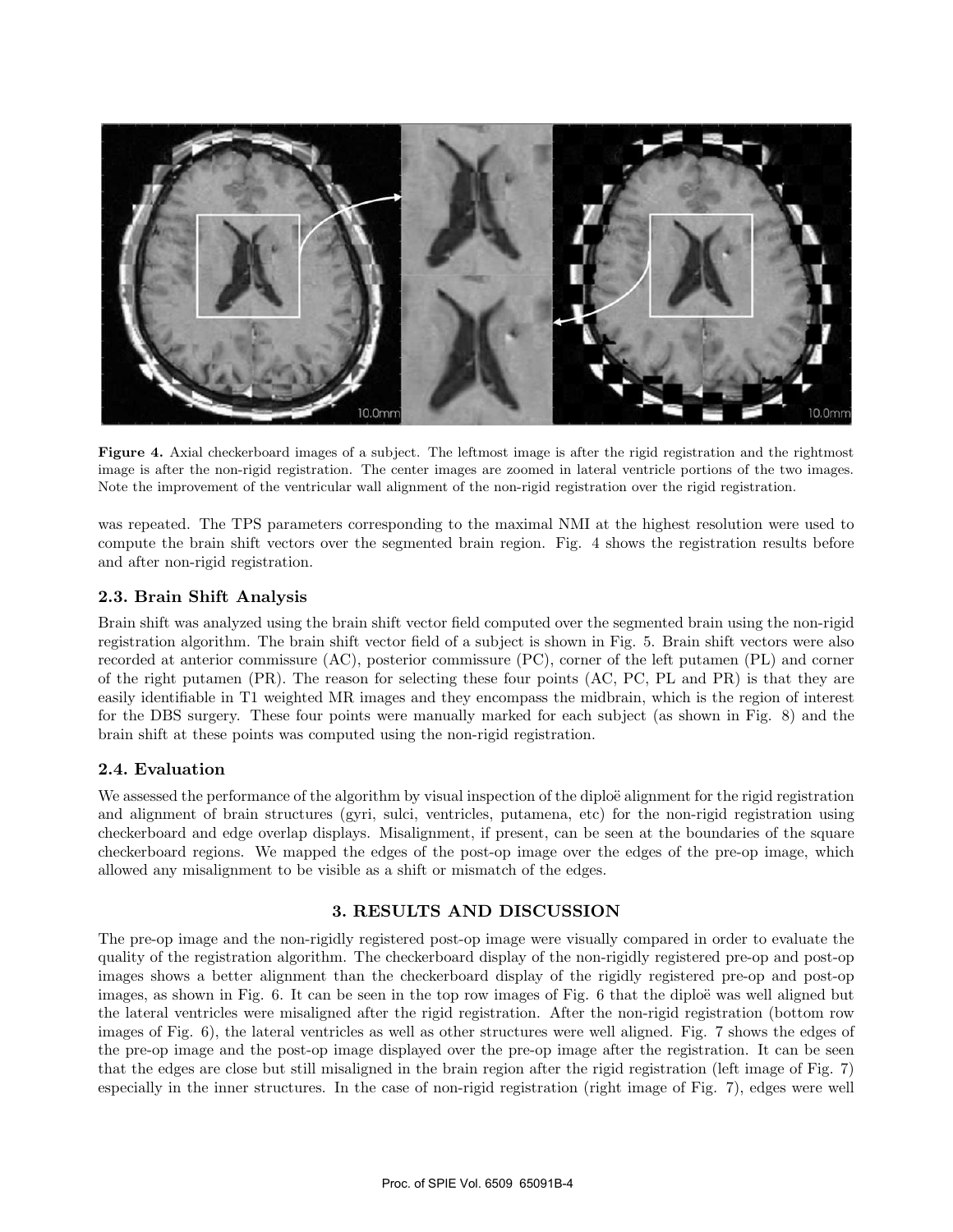

**Figure 5.** Vector field plot of brain shift vectors for one of the subjects shown on 3D preop image (top left image). Three images in the right column are axial, coronal and sagittal slices with the projections of the 3D shift vectors to the 2D slice. The white vector is the direction of gravity and red vectors are the shift vectors. Red dots in the 2D slices and red spheres in the 3D image represent the base of the shift vectors, whereas the lines show their length and direction. The bottom left image is the checkerboard image of the pre-op and the diploë-based rigidly registered post-op image whereas the bottom center image is the checkerboard image of the pre-op and the non-rigidly registered post-op image.

aligned for all the structures. Some edge differences were a consequence of the differences between the pre-op and the post-op images (e.g. implanted electrodes and leads).

The final TPS parameters were used to compute the brain shift vectors from the rigidly registered post-op image to the non-rigidly registered post-op image. The maximal brain shift was 8.3 mm for one of the subjects and the average maximal shift was 5 mm for the nine subjects. Statistical parameters of brain shift vectors measured over the whole brain are given in Table 1. Fig. 8 shows the maximum and the mean of the brain shift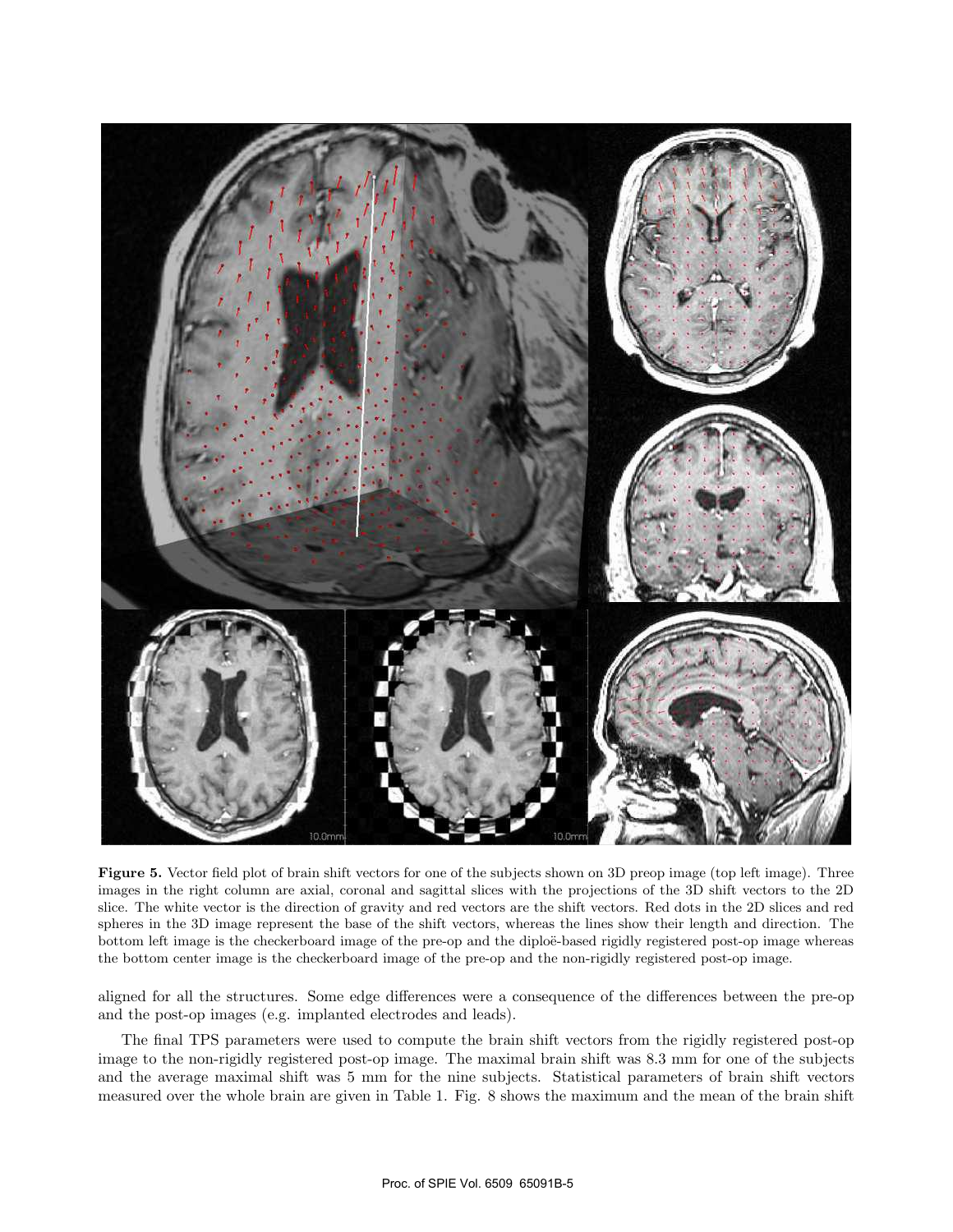

**Figure 6.** Sagittal, coronal and axial checkerboard displays of the pre-op and the post-op images after rigid and non-rigid registration. Top row shows the results after rigid registration whereas bottom row shows the results after non-rigid registration.

vectors recorded at AC, PC, PL and PR points for the nine subjects. Five subjects had at least a 1.5 mm shift in one or more of the four recorded points. This brain shift of at least 1.5 mm in more than half of the subjects is non-negligible given that the DBS targets are only a few millimeters in size (STN is approximately 4x6 mm and GPi has a radius of approximately 4 mm).

The anterior/superior parts of the brain experienced more shift as compared to posterior/inferior parts. This observation is further strengthened in Fig. 5, which shows that brain shifted more in anterior/superior regions than in the posterior/inferior regions. We also observed that brain shift vectors were mainly in the direction of gravity.

Fig. 9 shows the histograms of the AC, PC, PL and PR brain shift vectors for the nine subjects. Typically the shift was maximal in the putamen points, then AC and then PC. This may be explained by the fact that putamens were lateral and anterior to AC which in turn was anterior to PC, and the gravity vector was in the anterior-posterior direction. Thus, the deeper structures experienced less shift as compared to the anterior and outer structures.

#### **4. CONCLUSIONS**

A brain shift analysis was done on nine subjects that underwent DBS surgery. The pre-op and the post-op images were aligned using a 3D non-rigid registration algorithm. The maximal brain shift of 8.3 mm was recorded in one of the subjects and the average maximal shift was 5 mm for the nine subjects. It was observed that the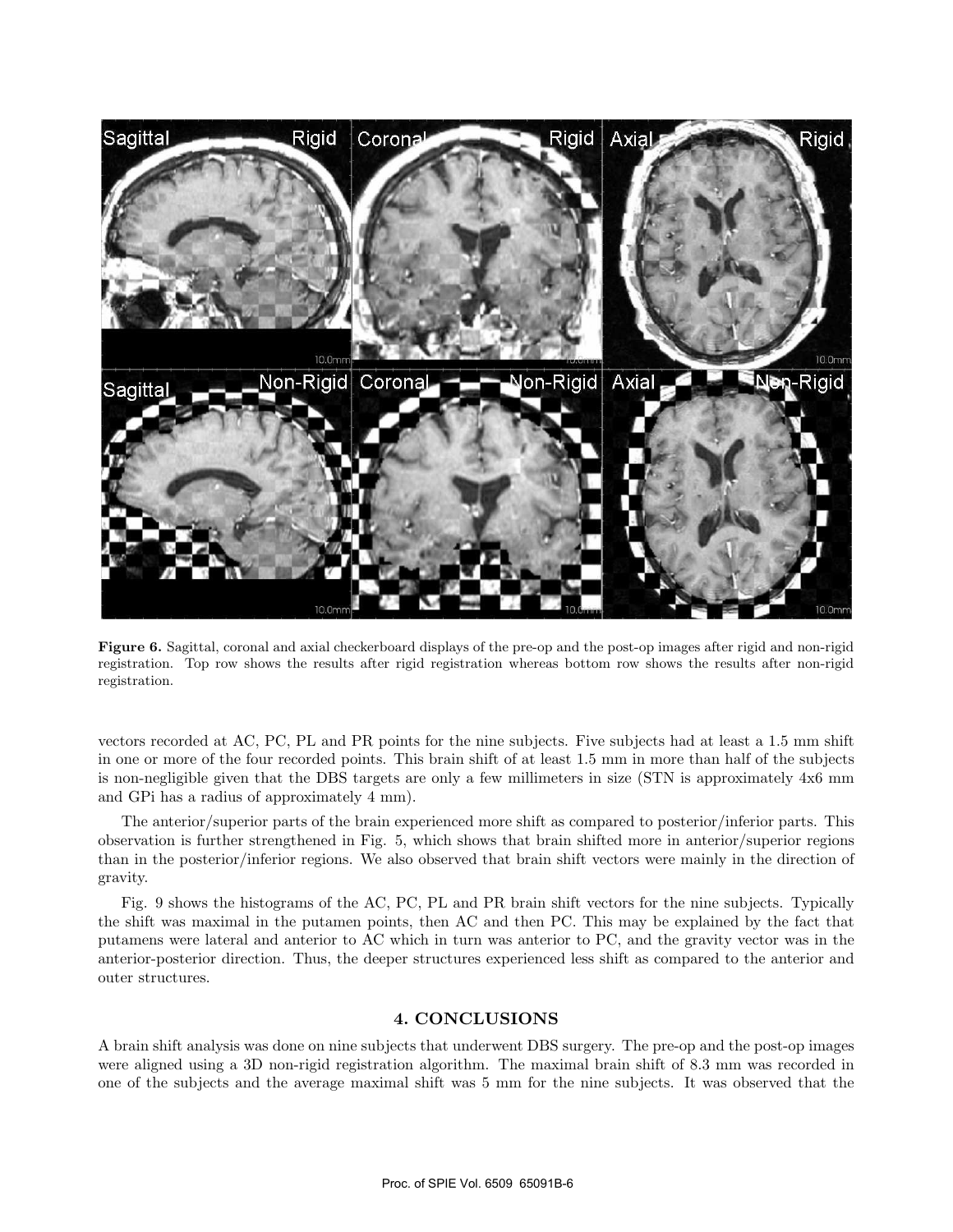

**Figure 7.** Edges of the pre-op image (red) and the post-op image (green) overlaid on the preop image after the registration for one of the subjects. The left image is after rigid registration whereas the right image is after non-rigid registration. A clear improvement in the edge alignment is visible for the non-rigid registration over the rigid registration. The non-rigid registration was performed over the brain tissue and this is why the green edges are not shown over the skull and scalp in the right image.

| Subject Number | Maximum Shift [mm] | Mean Shift [mm] | Standard Deviation [mm] |
|----------------|--------------------|-----------------|-------------------------|
|                | 8.2                | 1.6             | 1.4                     |
| $\overline{2}$ | 4.6                | 2.4             | 0.5                     |
| 3              | 2.9                | 0.9             | 0.4                     |
| 4              | 4.2                | 0.8             | 0.5                     |
| 5              | 4.8                | 0.9             | 0.6                     |
| 6              | 8.3                | 1.8             | 1.4                     |
|                | 3.2                |                 | 0.5                     |
| 8              | 3                  |                 | 0.4                     |
| 9              | 5.8                |                 | 0.8                     |

**Table 1.** Maximum, mean and standard deviation of the magnitude of the brain shift vectors.

anterior/superior regions experienced more shift than the posterior/inferior regions and that the brain shift vectors were mainly in the direction of gravity. The magnitude of the recorded brain shift is comparable to the size of the DBS targets and therefore it should not be ignored.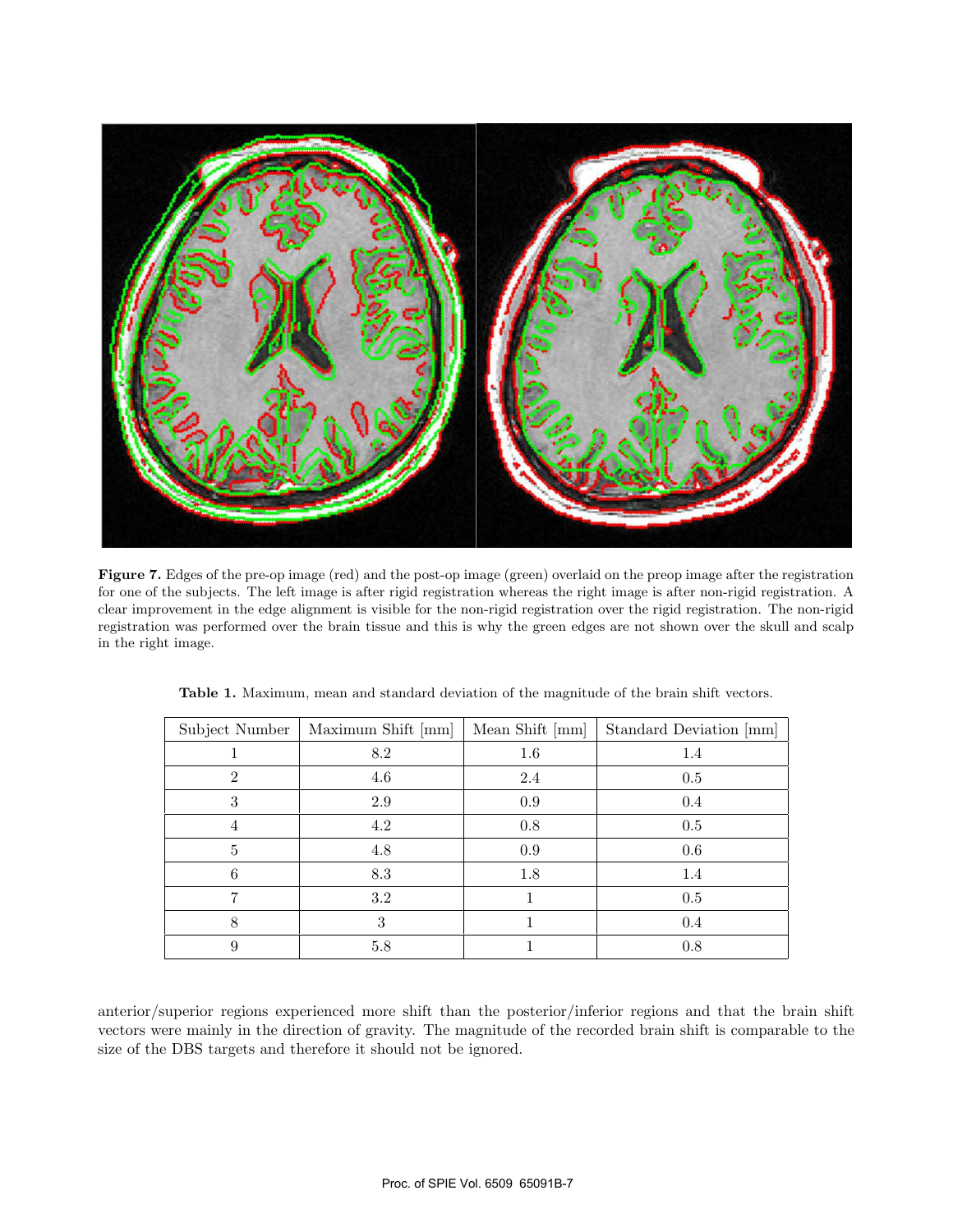

**Figure 8.** Maximum and mean magnitudes of the brain shift vectors recorded at AC, PC, PL and PR points after nonrigid registration (left graph). Right column shows the locations at which the AC, PC, PL and PR points are recorded manually in the axial slices of a pre-op image for one of the subjects.

#### **REFERENCES**

- 1. Byrd, D.L., et al. 2000. Deep brain stimulation for advanced Parkinson's disease. A.O.R.N. Journal 72(3), 387-90.
- 2. Honey, C., et al. 1999. New developments in the surgery for Parkinson's disease. Canadian Journal of Neurological Sciences 26 Suppl. 2, 45-52.
- 3. Starr, P.A., et al. 1998. Ablative surgery and deep brain stimulation for Parkinson's disease. Neurosurgery 43(5), 989-1013.
- 4. Gross, R.E., Lozano, A.M., 2000. Advances in neurostimulation for movement disorders. Neurological Research 22(3), 247-258.
- 5. Limousin, P., Krack, P., Pollak, P., Benazzouz, A., Ardouin, C., Hoffmann, D., Benabid, AL, 1998. Electrical stimulation of the subthalamic nucleus in advanced Parkinson's disease. N. Engl. J. Med. 15, 339(16), 1105- 1111.
- 6. Atlas of Pathophysiology 2002. Anatomical Chart Company, Springhouse, PA.
- 7. Vitek, J.L., 1998. Surgery for dystonia. Neurosurgery Clinics of North America 9(2), 345-366.
- 8. Vitek, J.L., et al. 1998. Microelectrode-guided pallidotomy: technical approach and its application in medically intractable Parkinson's disease. J. Neurosurg. 88, 1027-1043.
- 9. Vitek, J.L., et al. 1999. Neuronal Activity in the Basal Ganglia in Patients with Generalized Dystonia and Hemiballismus. Annals of Neurosurgery 46(1), 22-35.
- 10. Hristova, A., et al. 2000. Effect and time course of deep brain stimulation of the globus pallidus and subthalamus on motor features of Parkinson's disease. Clinical Neuropharmacology 23(4), 208-211.
- 11. Rodrigez-Oroz, M.C., et al. 2001. The subthalamic nucleus in Parkinson's disease: somatotopic organization and physiological characteristics. Brain 124, 1777-1790.
- 12. Pollo, C., Meuli, R., Maeder, P., Vingerhoets, F., Ghika, J., Villemure, J.,2003. Subthalamic Nucleus Deep Brain Stimulation for Parkinsons Disease: Magnetic Resonance Imaging Targeting Using Visible Anatomical Landmarks. Proc. of the Meeting of the American Society for Stereotactic and Functional Surgery 80, 1-4.